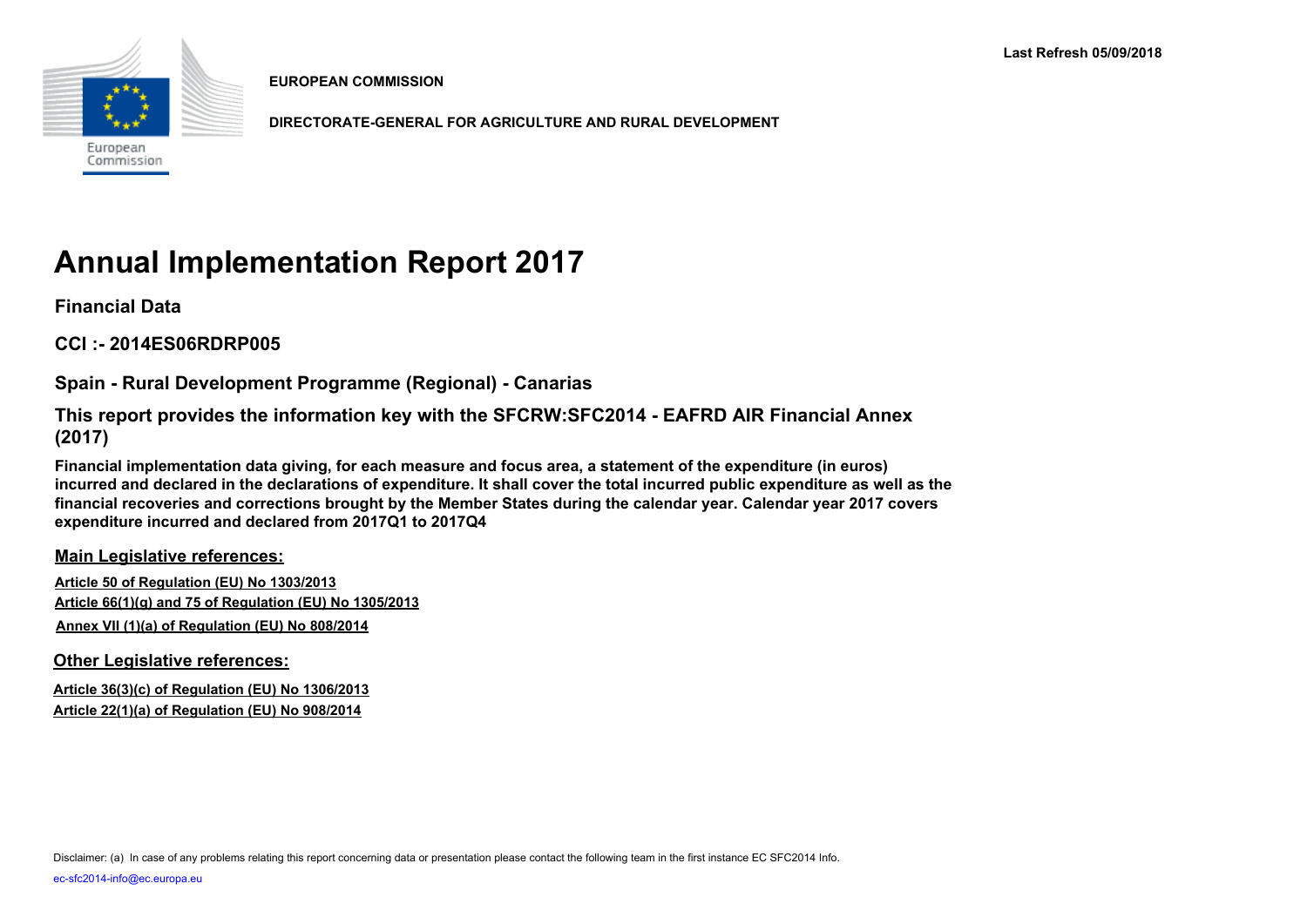#### Table 1.1 - Financial implementation per focus area (2017Q1 to 2017Q4)

\*Disclaimer: Data are those submitted by the Paying Agency in the quarterly declarations of expenditure

## **Measure code: M01 (Knowledge)**

| <b>Union Contribution</b><br>(EAFRD) before<br>adjustments |                            |                               |                            |                            | <b>Union contribution (EAFRD)</b><br>financial and other adjustments |                             | <b>Total Union</b><br><b>Contribution</b> |
|------------------------------------------------------------|----------------------------|-------------------------------|----------------------------|----------------------------|----------------------------------------------------------------------|-----------------------------|-------------------------------------------|
| <b>Focus Area / Priority</b>                               | 01/01/2017 -<br>31/03/2017 | 01/04/2017<br>٠<br>30/06/2017 | 01/07/2017 -<br>15/10/2017 | 16/10/2017 -<br>31/12/2017 | <b>Irregularities or</b><br>negligence<br>recovered by MS            | <b>Other</b><br>adjustments | (EAFRD) after<br>adjustments              |
| 2A                                                         | 0.00                       |                               |                            |                            |                                                                      |                             | 0.00                                      |
| 2B                                                         | 0.00                       |                               |                            |                            |                                                                      |                             | 0.00                                      |
| 3A                                                         | 0.00                       |                               |                            |                            |                                                                      |                             | 0.00                                      |
| 3B                                                         | 0.00                       |                               |                            |                            |                                                                      |                             | 0.00                                      |
| <b>5A</b>                                                  | 0.00                       |                               |                            |                            |                                                                      |                             | 0.00                                      |
| 5B                                                         | 0.00                       |                               |                            |                            |                                                                      |                             | 0.00                                      |
| <b>5C</b>                                                  | 0.00                       |                               |                            |                            |                                                                      |                             | 0.00                                      |
| 5D                                                         | 0.00                       |                               |                            |                            |                                                                      |                             | 0.00                                      |
| <b>5E</b>                                                  | 0.00                       |                               |                            |                            |                                                                      |                             | 0.00                                      |
| 6A                                                         | 0.00                       |                               |                            |                            |                                                                      |                             | 0.00                                      |
| 6B                                                         | 0.00                       |                               |                            |                            |                                                                      |                             | 0.00                                      |
| 6C                                                         | 0.00                       |                               |                            |                            |                                                                      |                             | 0.00                                      |
| <b>P4</b>                                                  | 0.00                       |                               |                            |                            |                                                                      |                             | 0.00                                      |
| <b>TOTAL</b>                                               | 0.00                       |                               |                            |                            |                                                                      |                             | 0.00                                      |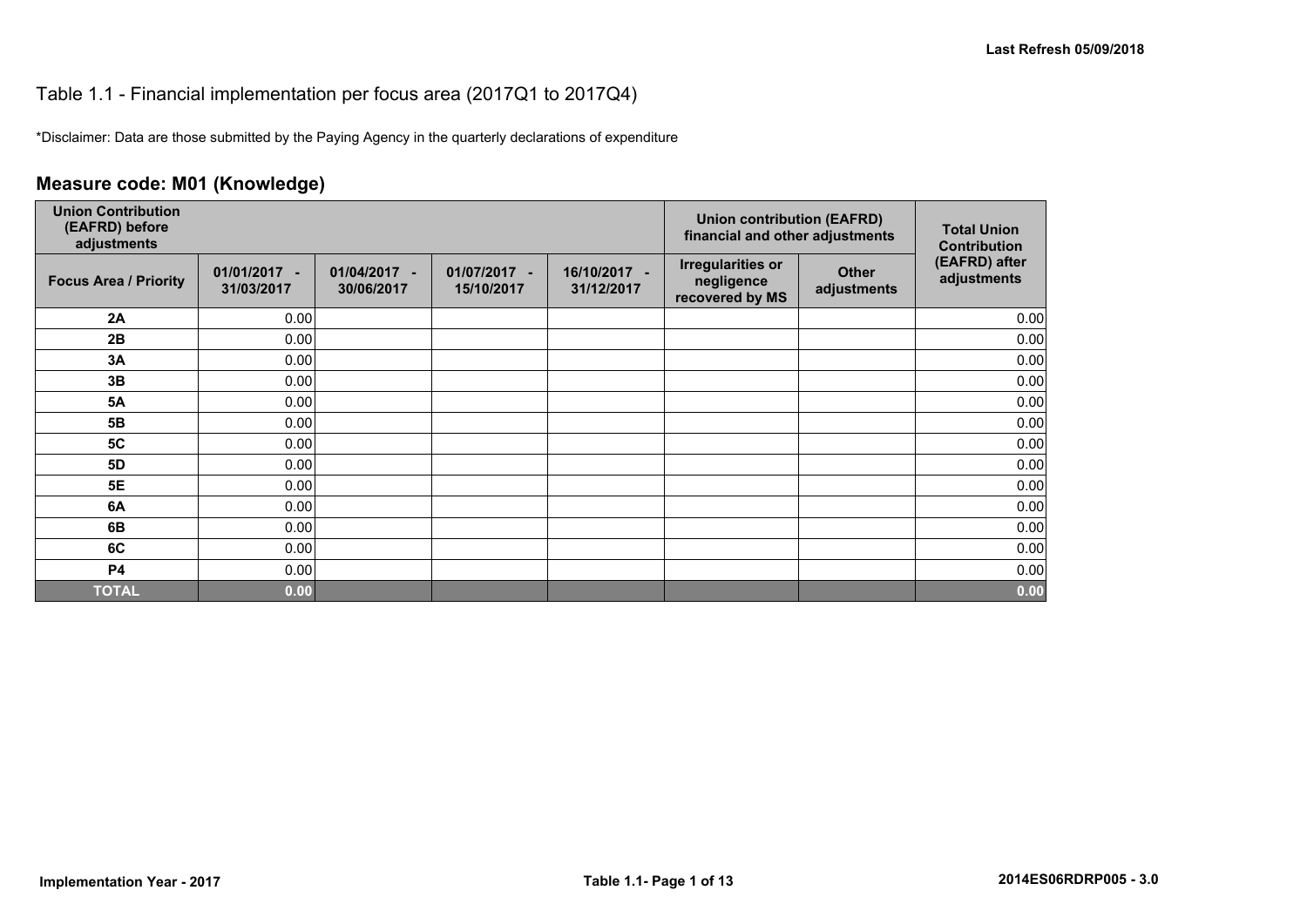## **Measure code: M02 (Advisory services)**

| <b>Union Contribution</b><br>(EAFRD) before<br>adjustments |                              |                                            |                                    | <b>Union contribution (EAFRD)</b><br>financial and other adjustments | <b>Total Union</b><br><b>Contribution</b>                 |                             |                              |
|------------------------------------------------------------|------------------------------|--------------------------------------------|------------------------------------|----------------------------------------------------------------------|-----------------------------------------------------------|-----------------------------|------------------------------|
| <b>Focus Area / Priority</b>                               | $01/01/2017 -$<br>31/03/2017 | 01/04/2017<br>$\blacksquare$<br>30/06/2017 | 01/07/2017<br>$\sim$<br>15/10/2017 | 16/10/2017 -<br>31/12/2017                                           | <b>Irregularities or</b><br>negligence<br>recovered by MS | <b>Other</b><br>adjustments | (EAFRD) after<br>adjustments |
| 2A                                                         | 0.00                         | 33,957.19                                  |                                    |                                                                      |                                                           |                             | 33,957.19                    |
| 2B                                                         | 0.00                         | 33,039.43                                  |                                    |                                                                      |                                                           |                             | 33,039.43                    |
| 3A                                                         | 0.00                         | 33,957.19                                  |                                    |                                                                      |                                                           |                             | 33,957.19                    |
| 3B                                                         | 0.00                         | 33,039.43                                  |                                    |                                                                      |                                                           |                             | 33,039.43                    |
| <b>5A</b>                                                  | 0.00                         | 33,957.19                                  |                                    |                                                                      |                                                           |                             | 33,957.19                    |
| 5B                                                         | 0.00                         | 33,039.43                                  |                                    |                                                                      |                                                           |                             | 33,039.43                    |
| <b>5C</b>                                                  | 0.00                         | 33,039.43                                  |                                    |                                                                      |                                                           |                             | 33,039.43                    |
| 5D                                                         | 0.00                         | 33,039.43                                  |                                    |                                                                      |                                                           |                             | 33,039.43                    |
| 5E                                                         | 0.00                         | 33,958.52                                  |                                    |                                                                      |                                                           |                             | 33,958.52                    |
| <b>P4</b>                                                  | 0.00                         | 100,953.82                                 |                                    |                                                                      |                                                           |                             | 100,953.82                   |
| <b>TOTAL</b>                                               | 0.00                         | 401,981.06                                 |                                    |                                                                      |                                                           |                             | 401,981.06                   |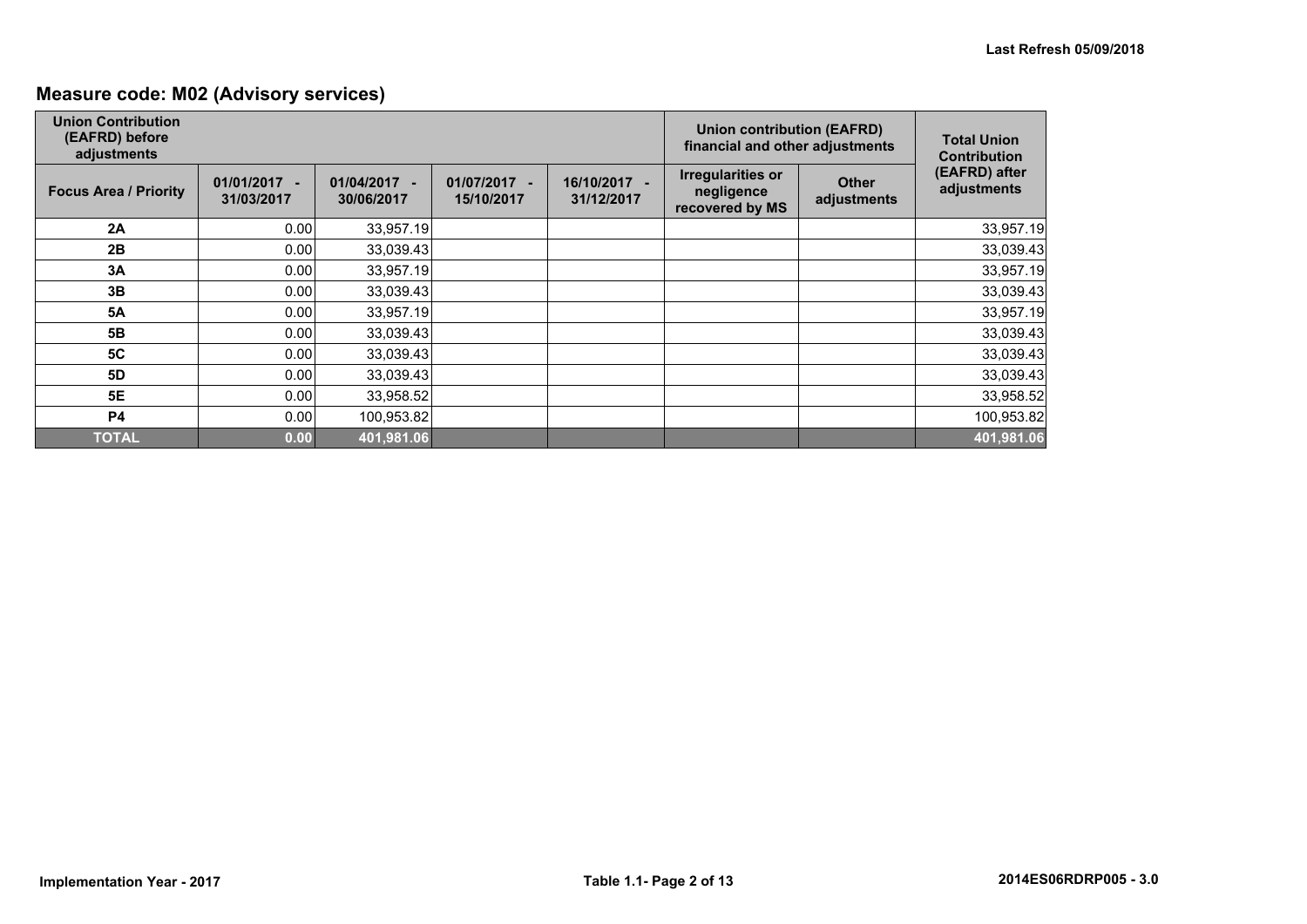## **Measure code: M03 (Quality schemes)**

| <b>Union Contribution</b><br>(EAFRD) before<br>adiustments |                              |                          |                            |                          | Union contribution (EAFRD)<br>financial and other adjustments |                             | <b>Total Union</b><br><b>Contribution</b> |
|------------------------------------------------------------|------------------------------|--------------------------|----------------------------|--------------------------|---------------------------------------------------------------|-----------------------------|-------------------------------------------|
| <b>Focus Area / Priority</b>                               | $01/01/2017 -$<br>31/03/2017 | 01/04/2017<br>30/06/2017 | 01/07/2017 -<br>15/10/2017 | 16/10/2017<br>31/12/2017 | <b>Irregularities or</b><br>negligence<br>recovered by MS     | <b>Other</b><br>adjustments | (EAFRD) after<br>adjustments              |
| 3A                                                         | 0.00                         | 216.089.94               |                            |                          |                                                               |                             | 216.089.94                                |
| <b>TOTAL</b>                                               | 0.00                         | 216,089.94               |                            |                          |                                                               |                             | 216,089.94                                |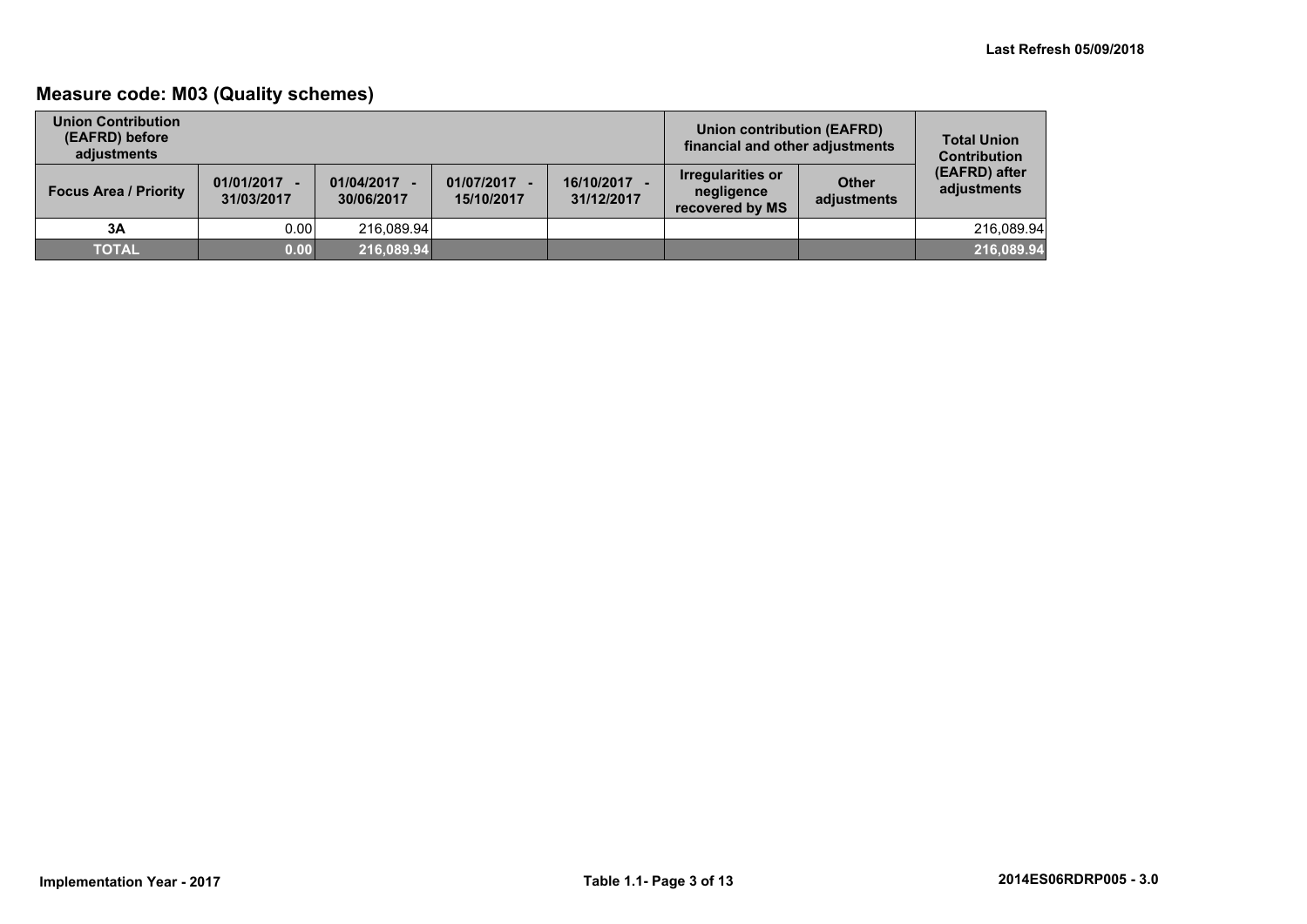## **Measure code: M04 (Physical Investment)**

| <b>Union Contribution</b><br>(EAFRD) before<br>adjustments |                            |                                                      |                            | <b>Union contribution (EAFRD)</b><br>financial and other adjustments | <b>Total Union</b><br><b>Contribution</b>                 |                             |                              |
|------------------------------------------------------------|----------------------------|------------------------------------------------------|----------------------------|----------------------------------------------------------------------|-----------------------------------------------------------|-----------------------------|------------------------------|
| <b>Focus Area / Priority</b>                               | 01/01/2017 -<br>31/03/2017 | 01/04/2017<br>$\overline{\phantom{a}}$<br>30/06/2017 | 01/07/2017 -<br>15/10/2017 | 16/10/2017 -<br>31/12/2017                                           | <b>Irregularities or</b><br>negligence<br>recovered by MS | <b>Other</b><br>adjustments | (EAFRD) after<br>adjustments |
| 2A                                                         | 0.00                       | 4,255,445.19                                         | 151,090.24                 | 864,077.44                                                           | $-839.63$                                                 |                             | 5,269,773.24                 |
| 2B                                                         | 0.00                       | 0.00                                                 | 0.00                       |                                                                      |                                                           |                             | 0.00                         |
| 3A                                                         | 0.00                       |                                                      | 0.00                       |                                                                      |                                                           |                             | 0.00                         |
| <b>5A</b>                                                  | 0.00                       | 2,012,430.09                                         | 48,036.80                  | 2,803,882.00                                                         |                                                           |                             | 4,864,348.89                 |
| 5 <b>B</b>                                                 | 0.00                       | 364,233.07                                           | 6,915.90                   | 575,847.58                                                           |                                                           |                             | 946,996.55                   |
| <b>5C</b>                                                  | 0.00                       | 24,949.87                                            | 2,222.87                   | 712.20                                                               |                                                           |                             | 27,884.94                    |
| 5D                                                         | 0.00                       | 61,677.83                                            | 0.00                       | 9,244.16                                                             |                                                           |                             | 70,921.99                    |
| 6A                                                         | 0.00                       | 1,109,479.44                                         | 0.00                       | 1,633,254.09                                                         |                                                           |                             | 2,742,733.53                 |
| <b>P4</b>                                                  | 0.00                       |                                                      | 0.00                       | 29,750.00                                                            |                                                           |                             | 29,750.00                    |
| <b>TOTAL</b>                                               | 0.00                       | 7,828,215.49                                         | 208,265.81                 | 5,916,767.47                                                         | $-839.63$                                                 |                             | 13,952,409.14                |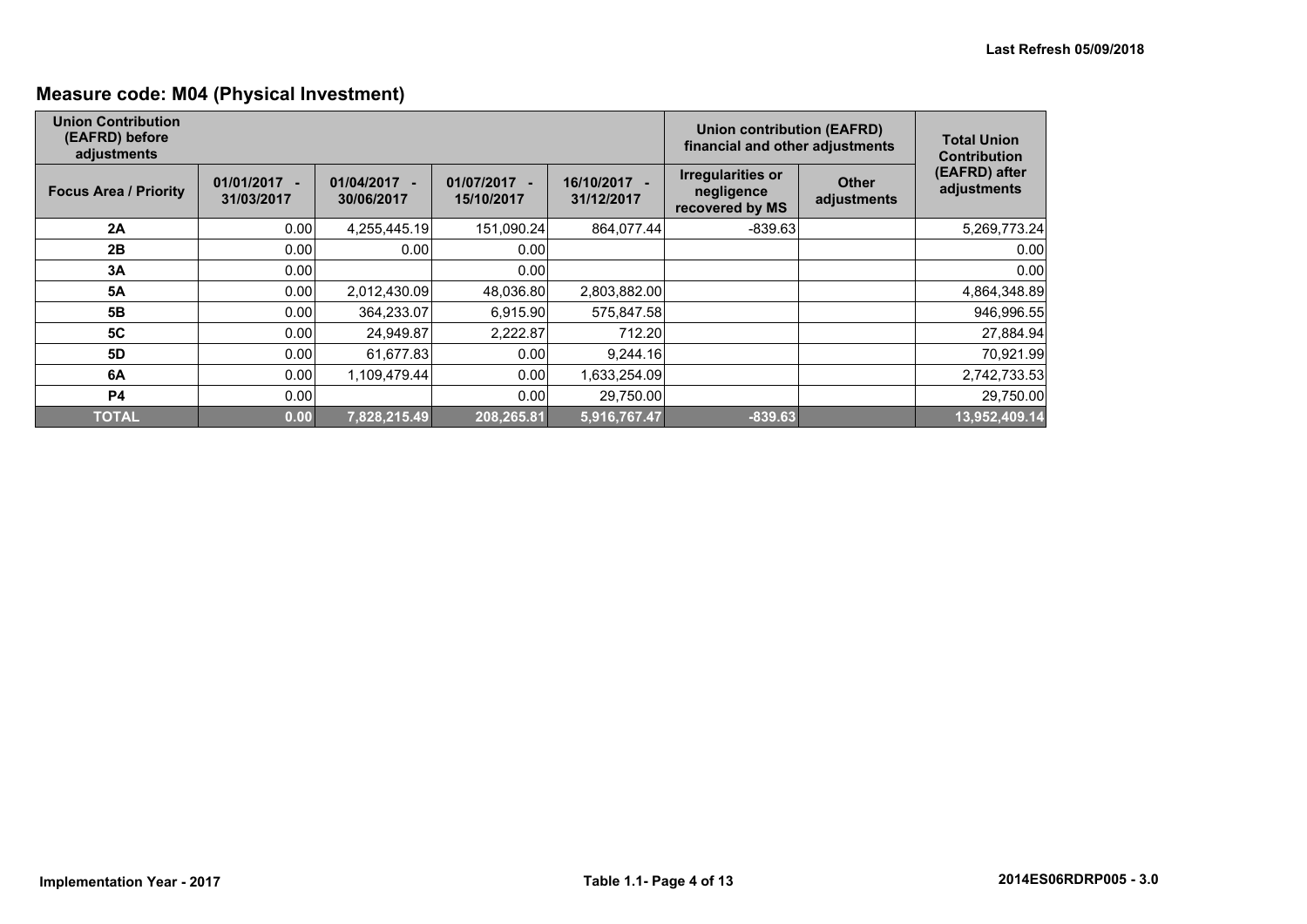## **Measure code: M05 (Restoring agricultural potential)**

| <b>Union Contribution</b><br>(EAFRD) before<br>adiustments |                              |                          |                            | Union contribution (EAFRD)<br>financial and other adjustments | <b>Total Union</b><br><b>Contribution</b>                 |                             |                              |
|------------------------------------------------------------|------------------------------|--------------------------|----------------------------|---------------------------------------------------------------|-----------------------------------------------------------|-----------------------------|------------------------------|
| <b>Focus Area / Priority</b>                               | $01/01/2017 -$<br>31/03/2017 | 01/04/2017<br>30/06/2017 | 01/07/2017 -<br>15/10/2017 | 16/10/2017<br>31/12/2017                                      | <b>Irregularities or</b><br>negligence<br>recovered by MS | <b>Other</b><br>adjustments | (EAFRD) after<br>adjustments |
| 3B                                                         | 0.001                        |                          |                            |                                                               |                                                           |                             | 0.00                         |
| <b>TOTAL</b>                                               | 0.00                         |                          |                            |                                                               |                                                           |                             | 0.00                         |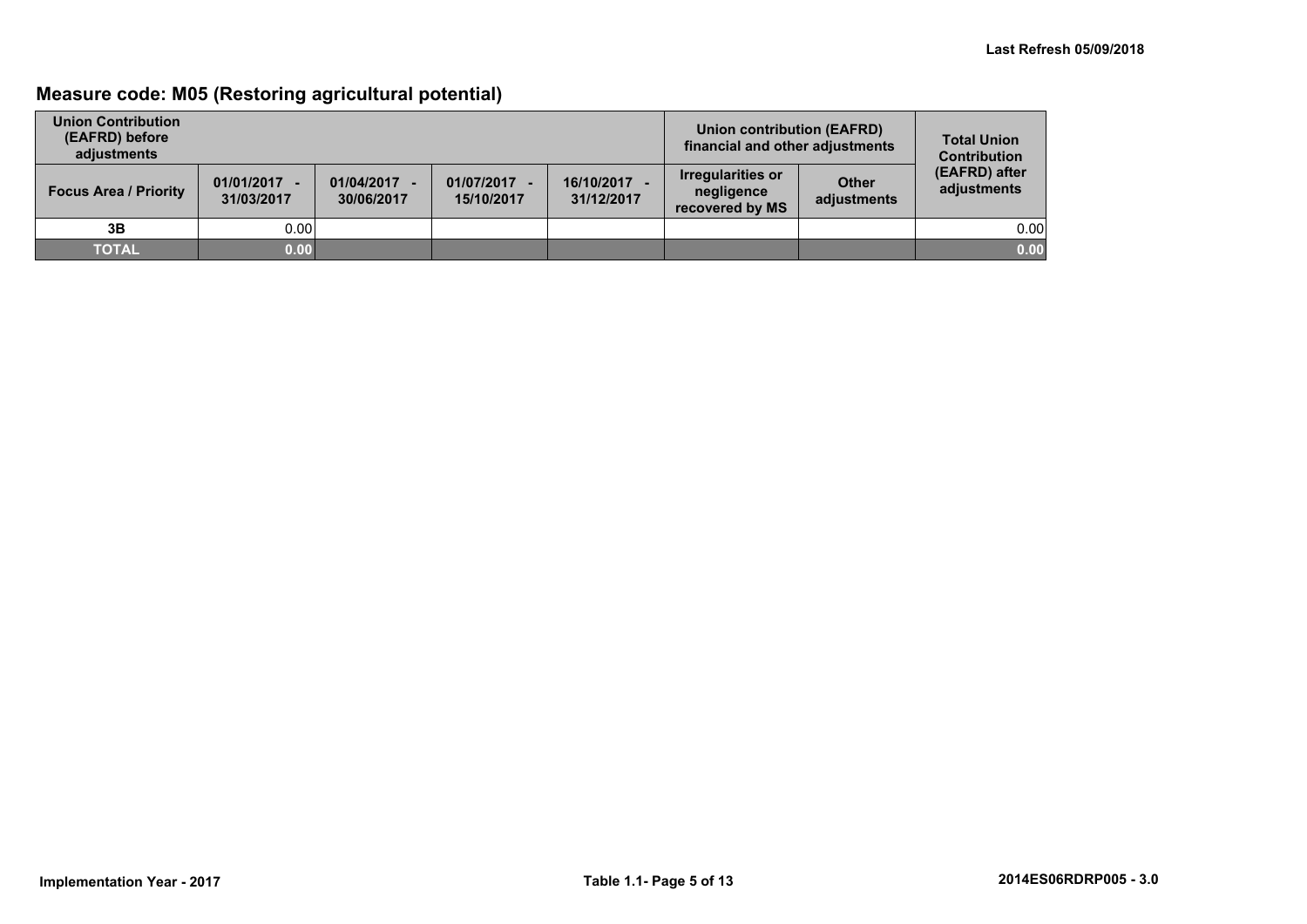## **Measure code: M06 (Farm and business development)**

| <b>Union Contribution</b><br>(EAFRD) before<br>adjustments |                              |                                                      |                            |                          | Union contribution (EAFRD)<br>financial and other adjustments |                             | <b>Total Union</b><br><b>Contribution</b> |
|------------------------------------------------------------|------------------------------|------------------------------------------------------|----------------------------|--------------------------|---------------------------------------------------------------|-----------------------------|-------------------------------------------|
| <b>Focus Area / Priority</b>                               | $01/01/2017 -$<br>31/03/2017 | 01/04/2017<br>$\overline{\phantom{a}}$<br>30/06/2017 | 01/07/2017 -<br>15/10/2017 | 16/10/2017<br>31/12/2017 | Irregularities or<br>negligence<br>recovered by MS            | <b>Other</b><br>adjustments | (EAFRD) after<br>adjustments              |
| 2B                                                         | 0.00                         |                                                      |                            |                          |                                                               |                             | 0.00                                      |
| 5B                                                         | 0.00                         |                                                      |                            |                          |                                                               |                             | 0.00                                      |
| <b>5C</b>                                                  | 0.00                         |                                                      |                            |                          |                                                               |                             | 0.00                                      |
| 5D                                                         | 0.00                         |                                                      |                            |                          |                                                               |                             | 0.00                                      |
| 6A                                                         | 0.00                         |                                                      |                            |                          |                                                               |                             | 0.00                                      |
| <b>TOTAL</b>                                               | 0.00                         |                                                      |                            |                          |                                                               |                             | 0.00                                      |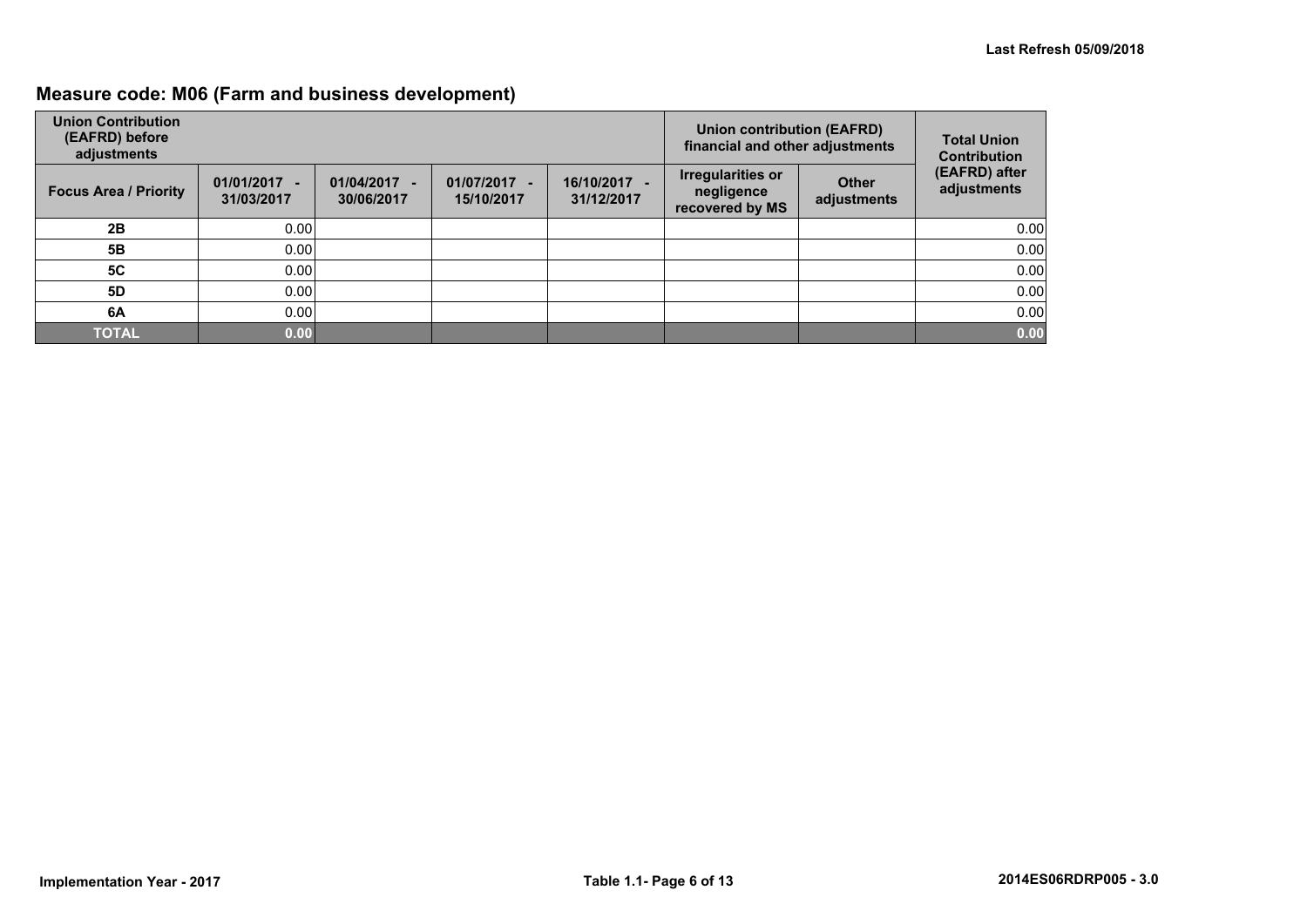## **Measure code: M07 (Basic services)**

| <b>Union Contribution</b><br>(EAFRD) before<br>adjustments |                              |                                                      |                            |                            | <b>Union contribution (EAFRD)</b><br>financial and other adjustments |                             | <b>Total Union</b><br><b>Contribution</b> |
|------------------------------------------------------------|------------------------------|------------------------------------------------------|----------------------------|----------------------------|----------------------------------------------------------------------|-----------------------------|-------------------------------------------|
| <b>Focus Area / Priority</b>                               | $01/01/2017 -$<br>31/03/2017 | 01/04/2017<br>$\overline{\phantom{a}}$<br>30/06/2017 | 01/07/2017 -<br>15/10/2017 | 16/10/2017 -<br>31/12/2017 | <b>Irregularities or</b><br>negligence<br>recovered by MS            | <b>Other</b><br>adjustments | (EAFRD) after<br>adjustments              |
| 5Β                                                         | 0.00                         |                                                      |                            |                            |                                                                      |                             | 0.00                                      |
| <b>5C</b>                                                  | 0.00                         |                                                      |                            |                            |                                                                      |                             | 0.00                                      |
| 6B                                                         | 0.00                         |                                                      |                            |                            |                                                                      |                             | 0.00                                      |
| P <sub>4</sub>                                             | 0.00                         |                                                      |                            |                            |                                                                      |                             | 0.00                                      |
| <b>TOTAL</b>                                               | 0.00                         |                                                      |                            |                            |                                                                      |                             | 0.00                                      |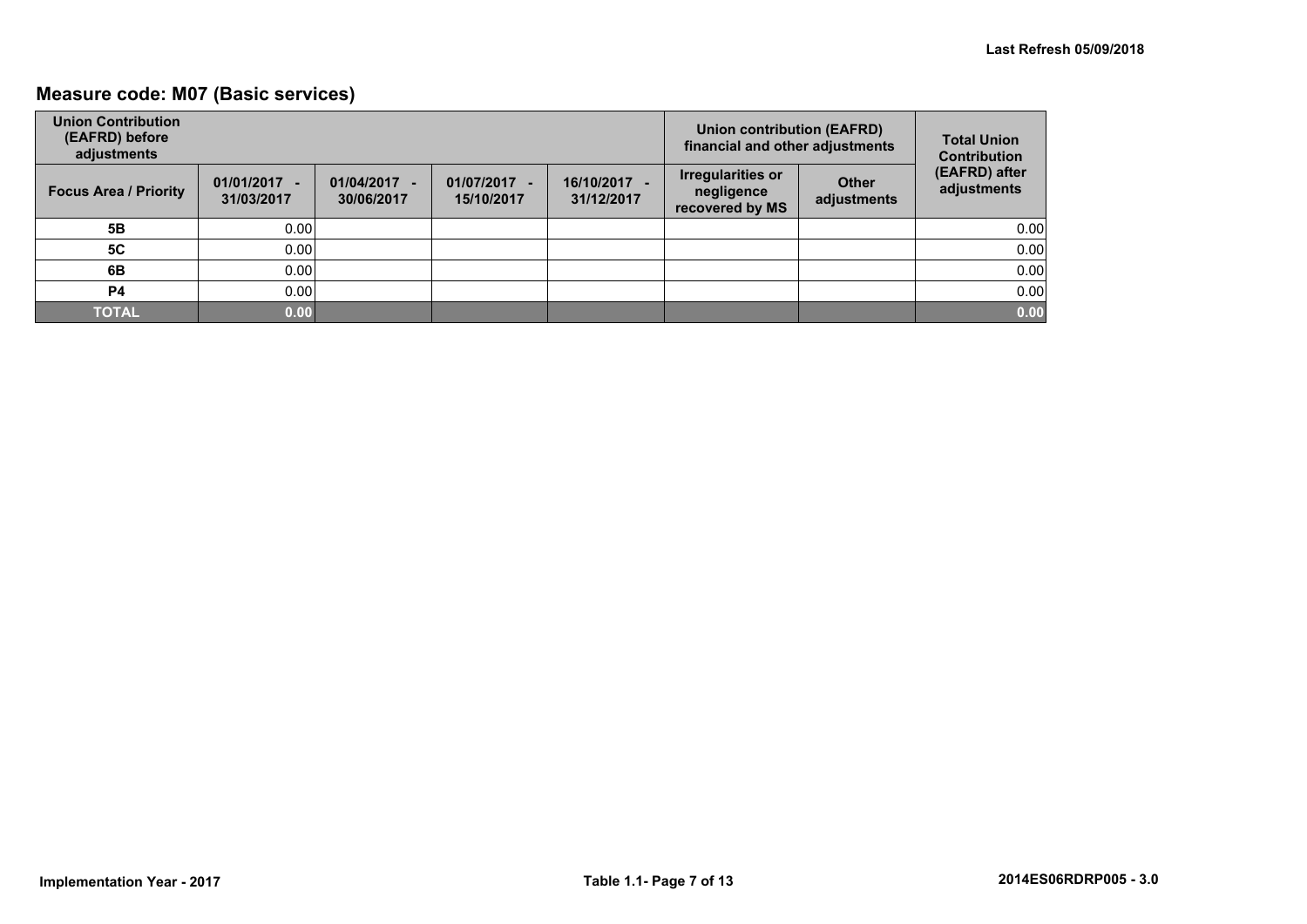## **Measure code: M08 (Forest)**

| <b>Union Contribution</b><br>(EAFRD) before<br>adjustments |                              |                                |                            | Union contribution (EAFRD)<br>financial and other adjustments | <b>Total Union</b><br><b>Contribution</b>                 |                             |                              |
|------------------------------------------------------------|------------------------------|--------------------------------|----------------------------|---------------------------------------------------------------|-----------------------------------------------------------|-----------------------------|------------------------------|
| <b>Focus Area / Priority</b>                               | $01/01/2017 -$<br>31/03/2017 | 01/04/2017<br>۰.<br>30/06/2017 | 01/07/2017 -<br>15/10/2017 | 16/10/2017 -<br>31/12/2017                                    | <b>Irregularities or</b><br>negligence<br>recovered by MS | <b>Other</b><br>adjustments | (EAFRD) after<br>adjustments |
| 5Β                                                         | 0.00                         |                                |                            |                                                               |                                                           |                             | 0.00                         |
| <b>5C</b>                                                  | 0.00                         |                                |                            |                                                               |                                                           |                             | 0.00                         |
| 6A                                                         | 0.00                         |                                |                            |                                                               |                                                           |                             | 0.00                         |
| P4                                                         | 0.00                         |                                |                            |                                                               |                                                           |                             | 0.00                         |
| <b>TOTAL</b>                                               | 0.00                         |                                |                            |                                                               |                                                           |                             | 0.00                         |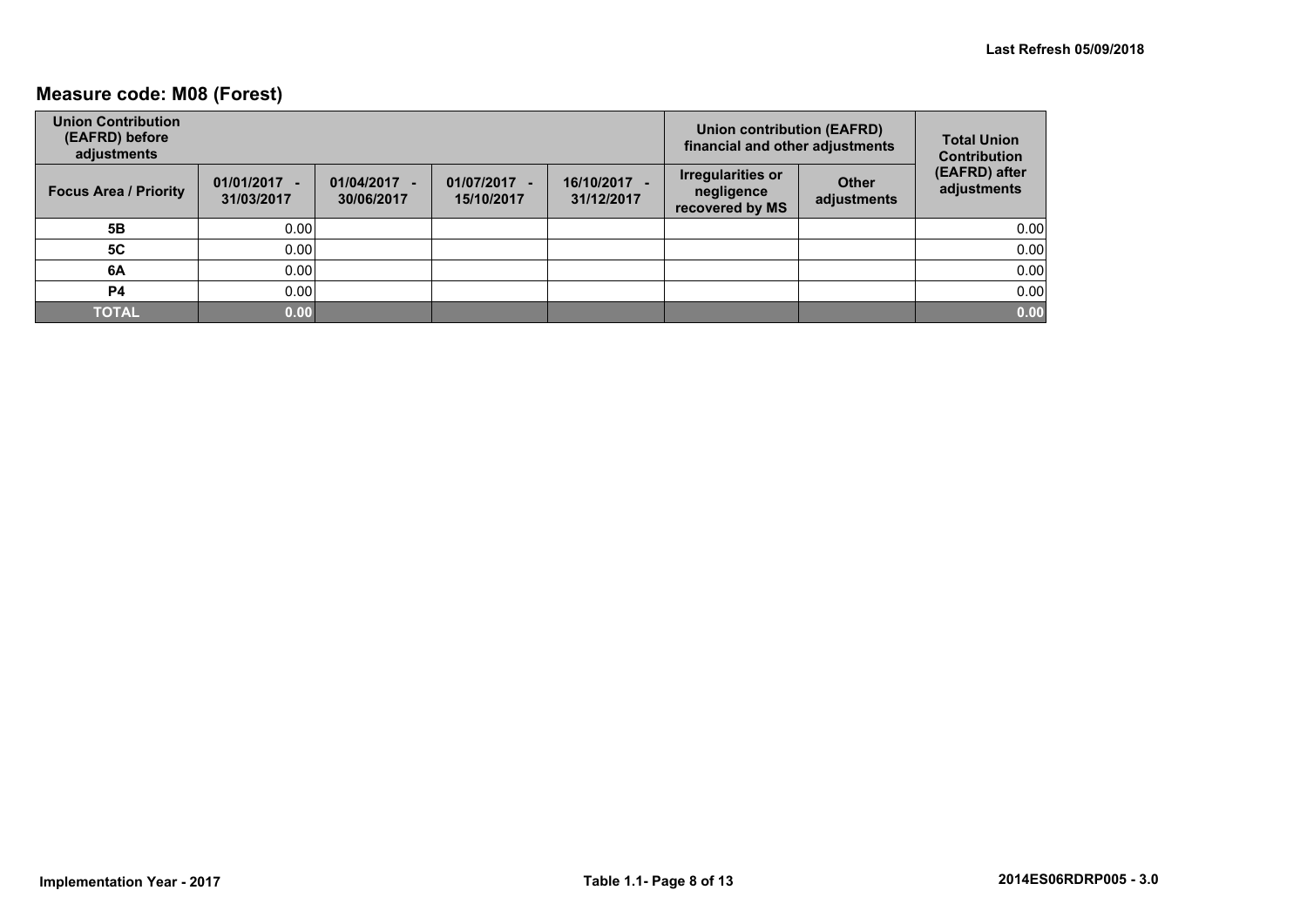## **Measure code: M10 (Agri-environment-climate)**

| <b>Union Contribution</b><br>(EAFRD) before<br>adjustments |                              |                          |                            |                          | <b>Union contribution (EAFRD)</b><br>financial and other adjustments |                             | <b>Total Union</b><br><b>Contribution</b> |
|------------------------------------------------------------|------------------------------|--------------------------|----------------------------|--------------------------|----------------------------------------------------------------------|-----------------------------|-------------------------------------------|
| <b>Focus Area / Priority</b>                               | $01/01/2017 -$<br>31/03/2017 | 01/04/2017<br>30/06/2017 | 01/07/2017 -<br>15/10/2017 | 16/10/2017<br>31/12/2017 | Irregularities or<br>negligence<br>recovered by MS                   | <b>Other</b><br>adjustments | (EAFRD) after<br>adjustments              |
| P4                                                         | 0.00                         |                          |                            |                          |                                                                      |                             | 0.00                                      |
| <b>TOTAL</b>                                               | 0.00                         |                          |                            |                          |                                                                      |                             | 0.00                                      |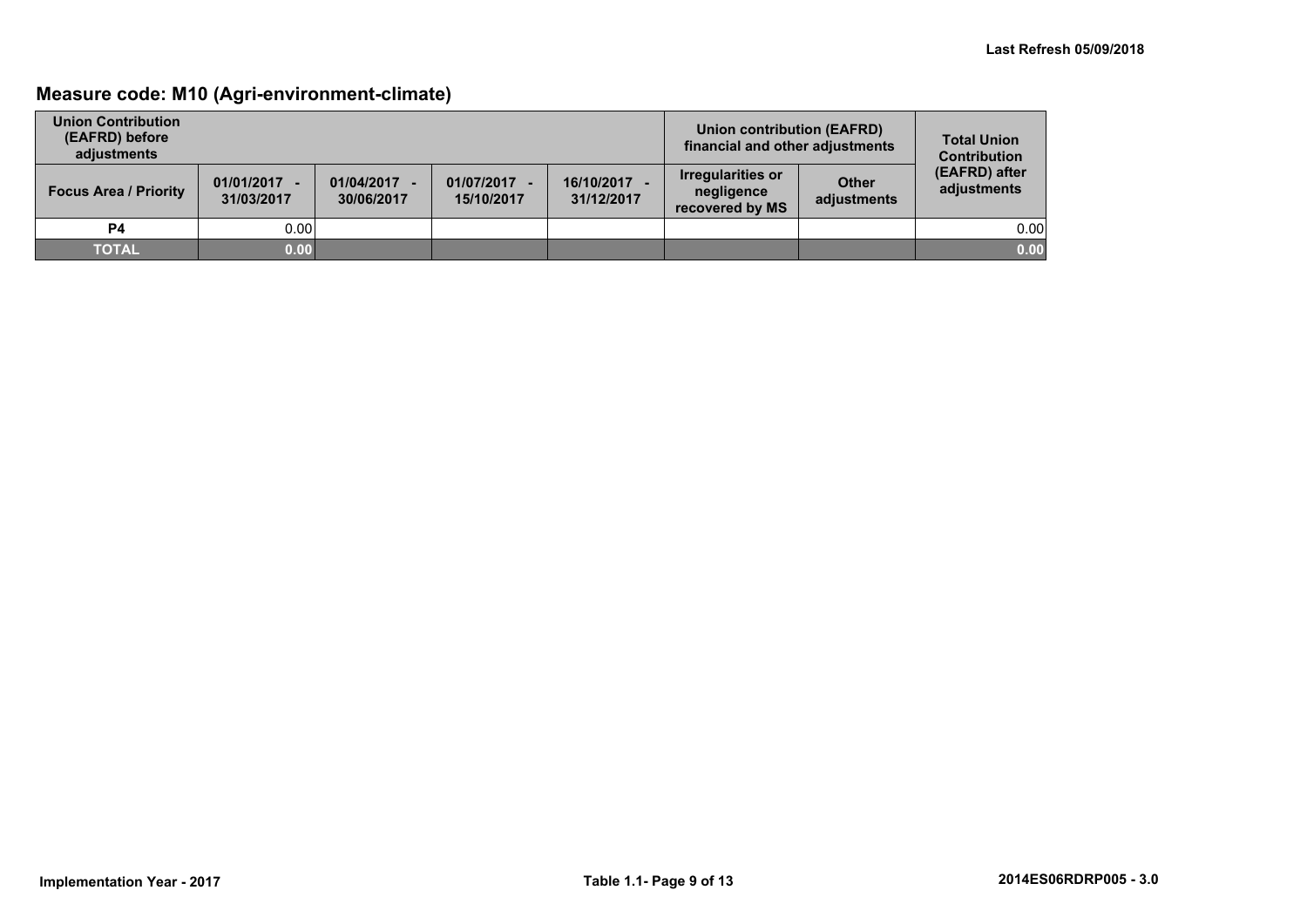## **Measure code: M11 (Organic Farming)**

| <b>Union Contribution</b><br>(EAFRD) before<br>adiustments |                              |                          |                            | Union contribution (EAFRD)<br>financial and other adjustments | <b>Total Union</b><br><b>Contribution</b>                 |                             |                              |
|------------------------------------------------------------|------------------------------|--------------------------|----------------------------|---------------------------------------------------------------|-----------------------------------------------------------|-----------------------------|------------------------------|
| <b>Focus Area / Priority</b>                               | $01/01/2017 -$<br>31/03/2017 | 01/04/2017<br>30/06/2017 | 01/07/2017 -<br>15/10/2017 | 16/10/2017<br>31/12/2017                                      | <b>Irregularities or</b><br>negligence<br>recovered by MS | <b>Other</b><br>adjustments | (EAFRD) after<br>adjustments |
| P4                                                         | 0.00                         |                          |                            |                                                               |                                                           |                             | 0.00                         |
| <b>TOTAL</b>                                               | 0.00                         |                          |                            |                                                               |                                                           |                             | 0.00                         |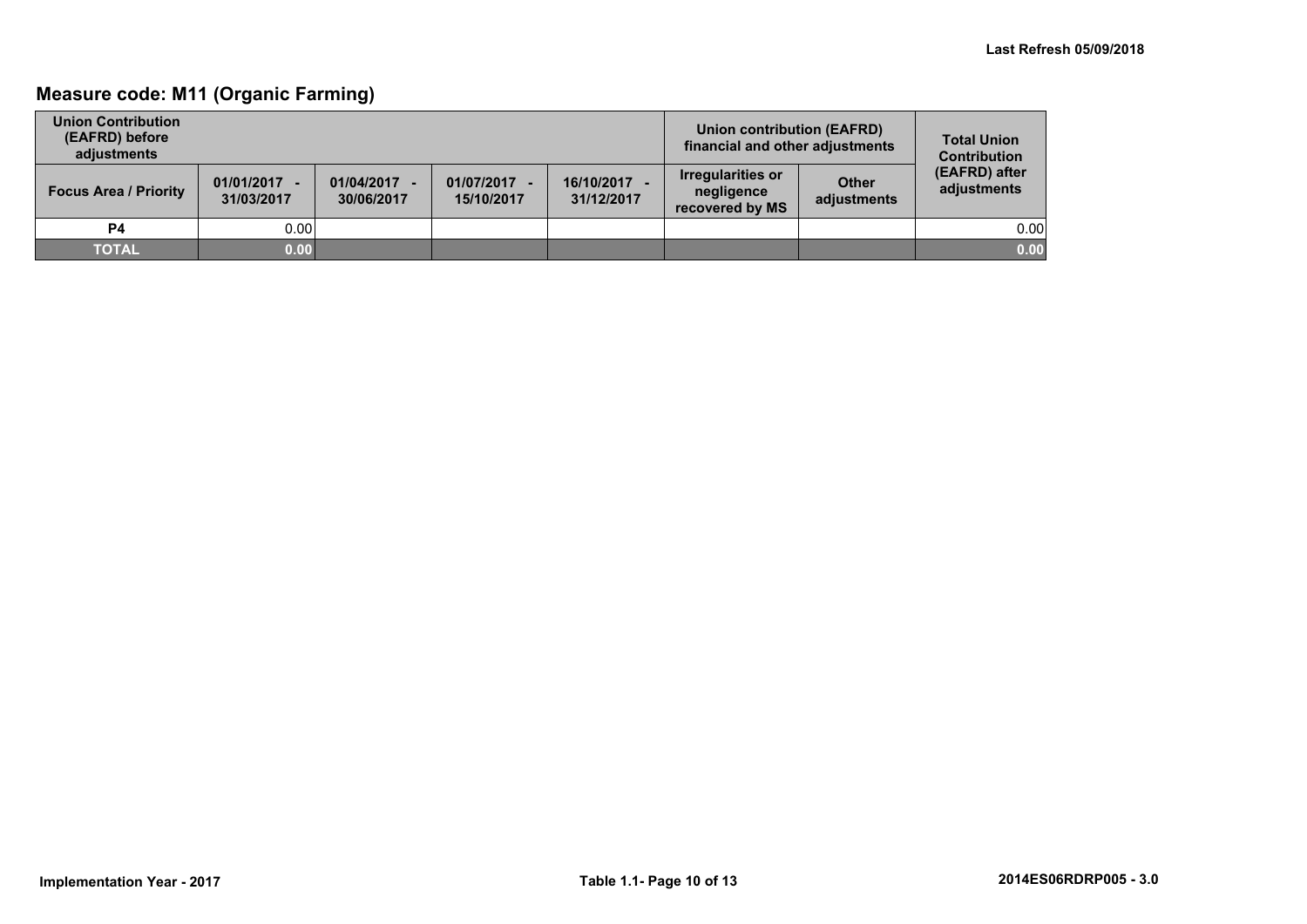## **Measure code: M16 (Cooperation)**

| <b>Union Contribution</b><br>(EAFRD) before<br>adjustments |                            |                                            |                            |                            | <b>Union contribution (EAFRD)</b><br>financial and other adjustments |                             | <b>Total Union</b><br><b>Contribution</b> |
|------------------------------------------------------------|----------------------------|--------------------------------------------|----------------------------|----------------------------|----------------------------------------------------------------------|-----------------------------|-------------------------------------------|
| <b>Focus Area / Priority</b>                               | 01/01/2017 -<br>31/03/2017 | 01/04/2017<br>$\blacksquare$<br>30/06/2017 | 01/07/2017 -<br>15/10/2017 | 16/10/2017 -<br>31/12/2017 | <b>Irregularities or</b><br>negligence<br>recovered by MS            | <b>Other</b><br>adjustments | (EAFRD) after<br>adjustments              |
| 2A                                                         | 0.00                       |                                            |                            |                            |                                                                      |                             | 0.00                                      |
| 2B                                                         | 0.00                       |                                            |                            |                            |                                                                      |                             | 0.00                                      |
| 3A                                                         | 0.00                       |                                            |                            |                            |                                                                      |                             | 0.00                                      |
| 3B                                                         | 0.00                       |                                            |                            |                            |                                                                      |                             | 0.00                                      |
| <b>5A</b>                                                  | 0.00                       |                                            |                            |                            |                                                                      |                             | 0.00                                      |
| 5B                                                         | 0.00                       |                                            |                            |                            |                                                                      |                             | 0.00                                      |
| <b>5C</b>                                                  | 0.00                       |                                            |                            |                            |                                                                      |                             | 0.00                                      |
| <b>5D</b>                                                  | 0.00                       |                                            |                            |                            |                                                                      |                             | 0.00                                      |
| <b>5E</b>                                                  | 0.00                       |                                            |                            |                            |                                                                      |                             | 0.00                                      |
| 6A                                                         | 0.00                       |                                            |                            |                            |                                                                      |                             | 0.00                                      |
| 6B                                                         | 0.00                       |                                            |                            |                            |                                                                      |                             | 0.00                                      |
| 6C                                                         | 0.00                       |                                            |                            |                            |                                                                      |                             | 0.00                                      |
| <b>P4</b>                                                  | 0.00                       |                                            |                            |                            |                                                                      |                             | 0.00                                      |
| <b>TOTAL</b>                                               | 0.00                       |                                            |                            |                            |                                                                      |                             | 0.00                                      |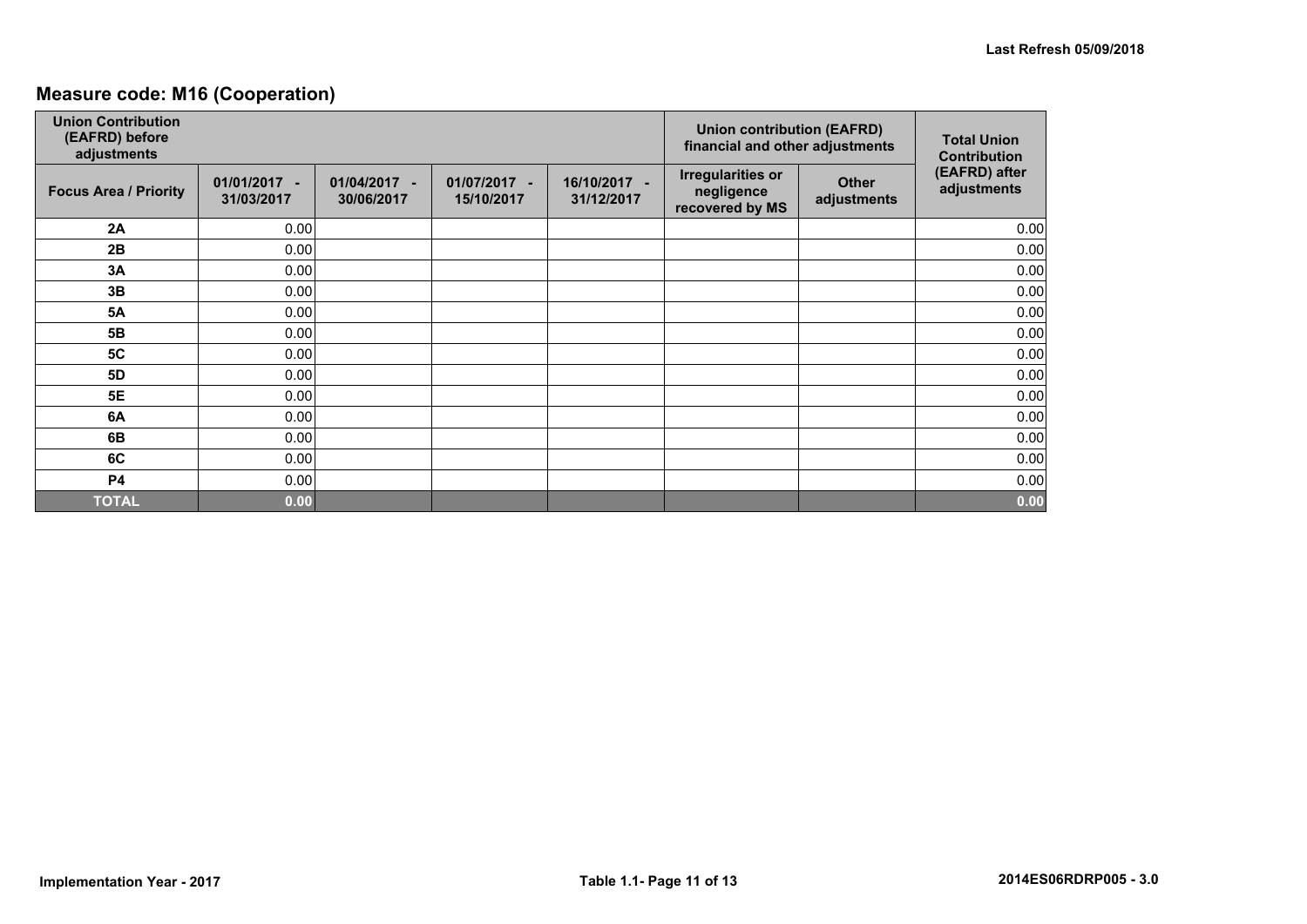## **Measure code: M19 (LEADER and CLLD)**

| <b>Union Contribution</b><br>(EAFRD) before<br>adiustments |                              |                          |                            | Union contribution (EAFRD)<br>financial and other adjustments | <b>Total Union</b><br><b>Contribution</b>          |                             |                              |
|------------------------------------------------------------|------------------------------|--------------------------|----------------------------|---------------------------------------------------------------|----------------------------------------------------|-----------------------------|------------------------------|
| <b>Focus Area / Priority</b>                               | $01/01/2017 -$<br>31/03/2017 | 01/04/2017<br>30/06/2017 | 01/07/2017 -<br>15/10/2017 | 16/10/2017<br>31/12/2017                                      | Irregularities or<br>negligence<br>recovered by MS | <b>Other</b><br>adjustments | (EAFRD) after<br>adjustments |
| 6B                                                         | 0.00                         |                          |                            |                                                               |                                                    |                             | 0.00                         |
| <b>TOTAL</b>                                               | 0.00                         |                          |                            |                                                               |                                                    |                             | 0.00                         |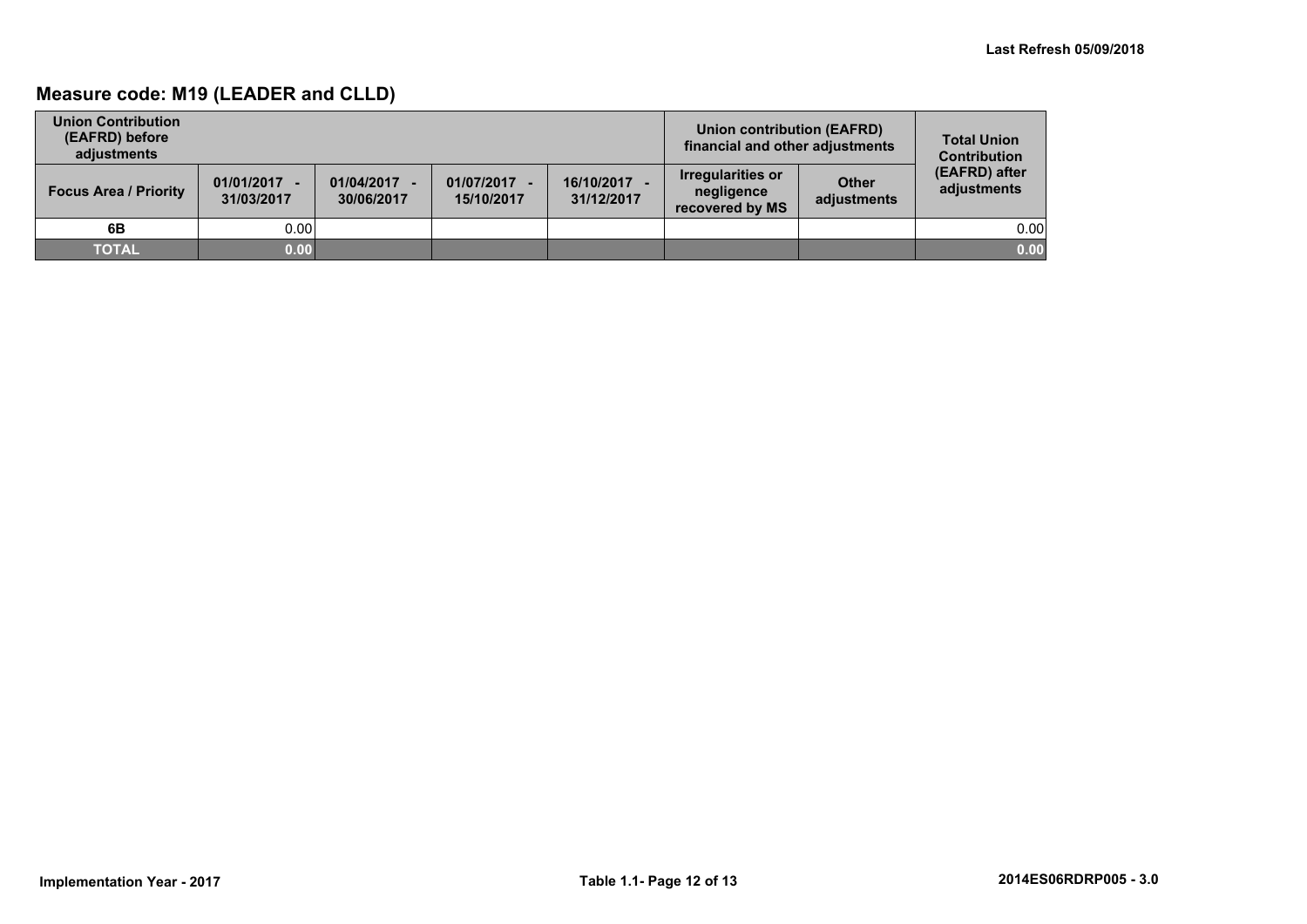## **Measure code: M20 (TA)**

| <b>Union Contribution</b><br>(EAFRD) before<br>adiustments |                              |                          |                            |                          | Union contribution (EAFRD)<br>financial and other adjustments |                             | <b>Total Union</b><br><b>Contribution</b> |
|------------------------------------------------------------|------------------------------|--------------------------|----------------------------|--------------------------|---------------------------------------------------------------|-----------------------------|-------------------------------------------|
| <b>Focus Area / Priority</b>                               | $01/01/2017 -$<br>31/03/2017 | 01/04/2017<br>30/06/2017 | 01/07/2017 -<br>15/10/2017 | 16/10/2017<br>31/12/2017 | Irregularities or<br>negligence<br>recovered by MS            | <b>Other</b><br>adjustments | (EAFRD) after<br>adjustments              |
| M20                                                        | 373.480.24                   | 296.835.99               |                            |                          |                                                               |                             | 670.316.23                                |
| <b>TOTAL</b>                                               | 373,480.24                   | 296,835.99               |                            |                          |                                                               |                             | 670,316.23                                |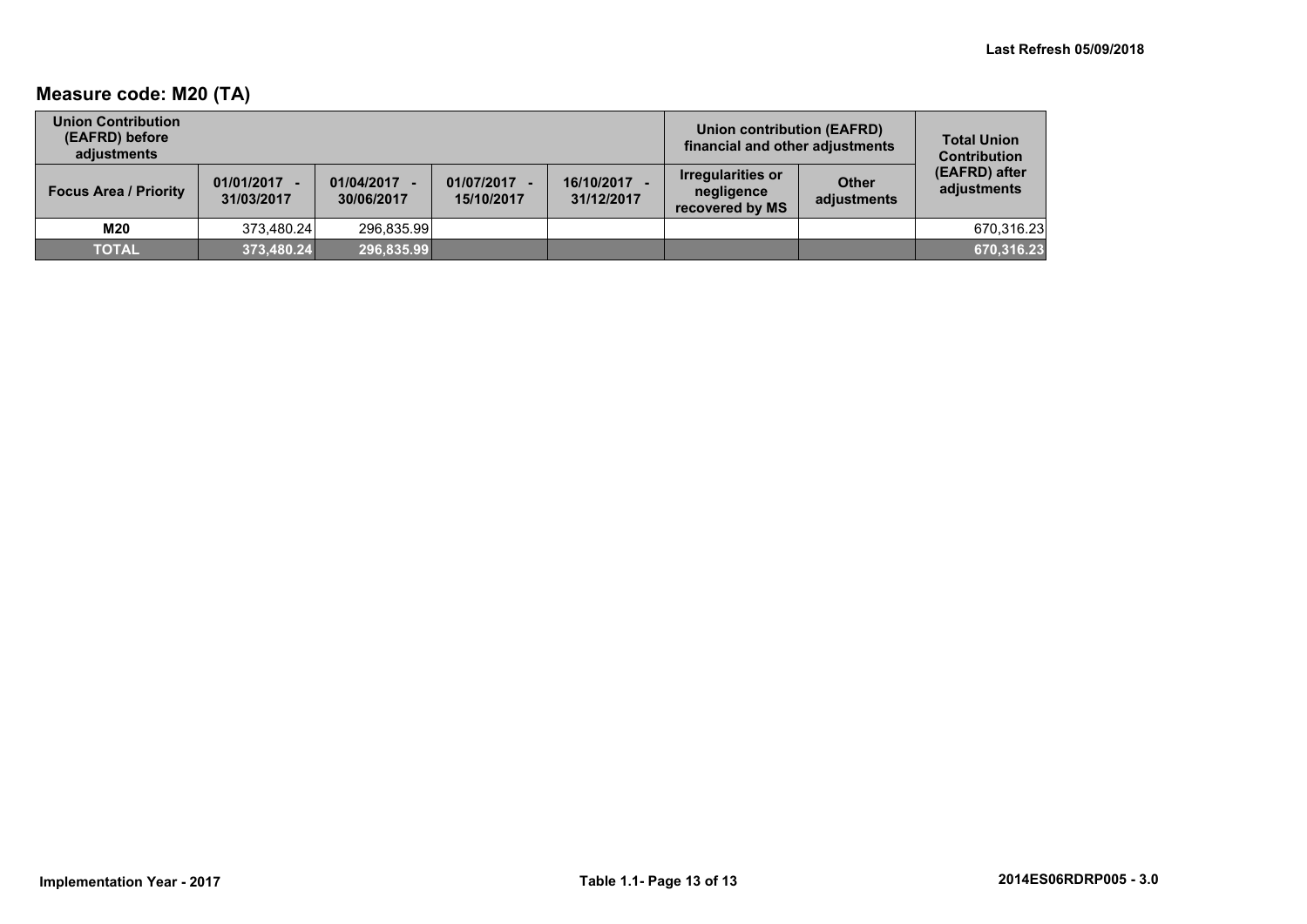## Table 1.2 - Financial Implementation per measure (2017Q1 to 2017Q4)

\*Disclaimer: Data are those submitted by the Paying Agency in the quarterly declarations of expenditure

| Measure code                           | <b>Total Public</b><br>expenditure<br>before<br>adjustments | <b>Union</b><br><b>Contribution</b><br>(EAFRD) before<br>adjustments | <b>Union</b><br>contribution<br>(EAFRD)<br>financial<br>adjustments | <b>Union</b><br>contribution<br>(EAFRD) other<br>adjustments | <b>Total Union</b><br><b>Contribution</b><br>(EAFRD) after<br>adjustments |
|----------------------------------------|-------------------------------------------------------------|----------------------------------------------------------------------|---------------------------------------------------------------------|--------------------------------------------------------------|---------------------------------------------------------------------------|
|                                        | (a')                                                        | (b')                                                                 | (c')                                                                | (d')                                                         | $(e') = (b') + (c') + (d')$                                               |
| M01 - Knowledge                        | 0.00                                                        | 0.00                                                                 |                                                                     |                                                              | 0.00                                                                      |
| <b>M02 - Advisory services</b>         | 472,918.92                                                  | 401,981.06                                                           |                                                                     |                                                              | 401,981.06                                                                |
| <b>M03 - Quality schemes</b>           | 254,223.46                                                  | 216,089.94                                                           |                                                                     |                                                              | 216,089.94                                                                |
| <b>M04 - Physical Investment</b>       | 16,415,586.76                                               | 13,953,248.77                                                        | $-839.63$                                                           |                                                              | 13,952,409.14                                                             |
| M05 - Restoring agricultural potential | 0.00                                                        | 0.00                                                                 |                                                                     |                                                              | 0.00                                                                      |
| M06 - Farm and business development    | 0.00                                                        | 0.00                                                                 |                                                                     |                                                              | 0.00                                                                      |
| <b>M07 - Basic services</b>            | 0.00                                                        | 0.00                                                                 |                                                                     |                                                              | 0.00                                                                      |
| M08 - Forest                           | 0.00                                                        | 0.00                                                                 |                                                                     |                                                              | 0.00                                                                      |
| M10 - Agri-environment-climate         | 0.00                                                        | 0.00                                                                 |                                                                     |                                                              | 0.00                                                                      |
| M11 - Organic Farming                  | 0.00                                                        | 0.00                                                                 |                                                                     |                                                              | 0.00                                                                      |
| M <sub>16</sub> - Cooperation          | 0.00                                                        | 0.00                                                                 |                                                                     |                                                              | 0.00                                                                      |
| M <sub>19</sub> - LEADER and CLLD      | 0.00                                                        | 0.00                                                                 |                                                                     |                                                              | 0.00                                                                      |
| <b>M20 - TA</b>                        | 788,607.33                                                  | 670,316.23                                                           |                                                                     |                                                              | 670,316.23                                                                |
| <b>All Measures</b>                    | 17,931,336.47                                               | 15,241,636.00                                                        | $-839.63$                                                           |                                                              | 15,240,796.37                                                             |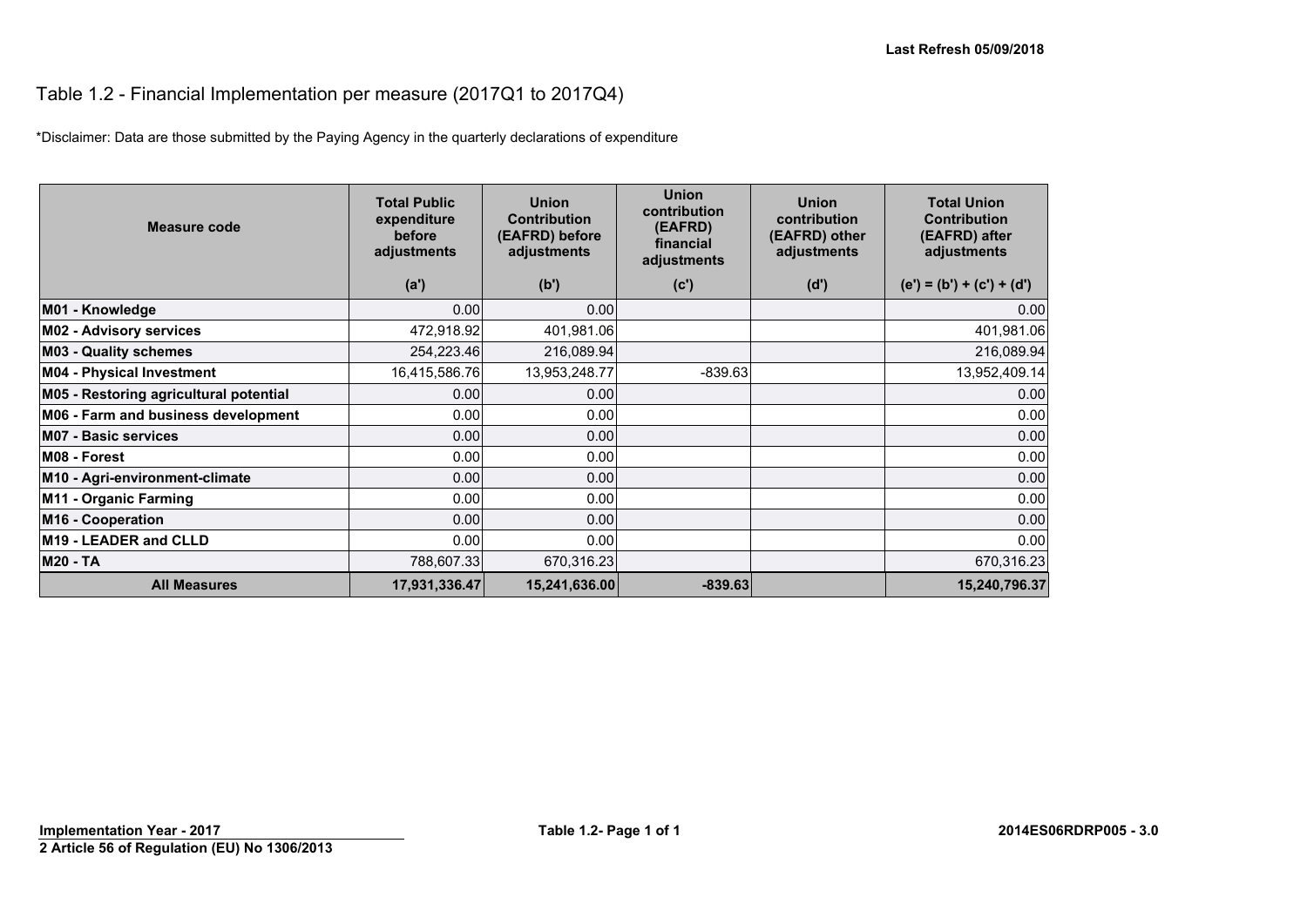#### Table 1.3 - Financial Implementation per measure (cumulative until 2017Q4)

\*Disclaimer: Data are those submitted by the Paying Agency in the quarterly declarations of expenditure

| Measure code                           | <b>Total Public</b><br>expenditure<br>before<br>adjustments | <b>Union</b><br><b>Contribution</b><br>(EAFRD) before<br>adjustments | <b>Union</b><br><b>Contribution</b><br>(EAFRD)<br>financial<br>adjustments | <b>Union</b><br><b>Contribution</b><br>(EAFRD) other<br>adjustments | <b>Total Union</b><br><b>Contribution</b><br>(EAFRD) after<br>adjustmetns |
|----------------------------------------|-------------------------------------------------------------|----------------------------------------------------------------------|----------------------------------------------------------------------------|---------------------------------------------------------------------|---------------------------------------------------------------------------|
|                                        | (a')                                                        | (b')                                                                 | (c')                                                                       | (d')                                                                | $(e') = (b') + (c') + (d')$                                               |
| M01 - Knowledge                        | 0.00                                                        | 0.00                                                                 |                                                                            |                                                                     | 0.00                                                                      |
| <b>M02 - Advisory services</b>         | 472,918.92                                                  | 401,981.06                                                           |                                                                            |                                                                     | 401,981.06                                                                |
| <b>M03 - Quality schemes</b>           | 254,223.46                                                  | 216,089.94                                                           |                                                                            |                                                                     | 216,089.94                                                                |
| <b>M04 - Physical Investment</b>       | 16,415,586.76                                               | 13,953,248.77                                                        | $-839.63$                                                                  |                                                                     | 13,952,409.14                                                             |
| M05 - Restoring agricultural potential | 0.00                                                        | 0.00                                                                 |                                                                            |                                                                     | 0.00                                                                      |
| M06 - Farm and business development    | 0.00                                                        | 0.00                                                                 |                                                                            |                                                                     | 0.00                                                                      |
| <b>M07 - Basic services</b>            | 0.00                                                        | 0.00                                                                 |                                                                            |                                                                     | 0.00                                                                      |
| M08 - Forest                           | 0.00                                                        | 0.00                                                                 |                                                                            |                                                                     | 0.00                                                                      |
| M10 - Agri-environment-climate         | 0.00                                                        | 0.00                                                                 |                                                                            |                                                                     | 0.00                                                                      |
| M11 - Organic Farming                  | 0.00                                                        | 0.00                                                                 |                                                                            |                                                                     | 0.00                                                                      |
| M16 - Cooperation                      | 0.00                                                        | 0.00                                                                 |                                                                            |                                                                     | 0.00                                                                      |
| M19 - LEADER and CLLD                  | 0.00                                                        | 0.00                                                                 |                                                                            |                                                                     | 0.00                                                                      |
| <b>M20 - TA</b>                        | 788,607.33                                                  | 670,316.23                                                           |                                                                            |                                                                     | 670,316.23                                                                |
| <b>All Measures</b>                    | 17,931,336.47                                               | 15,241,636.00                                                        | $-839.63$                                                                  |                                                                     | 15,240,796.37                                                             |